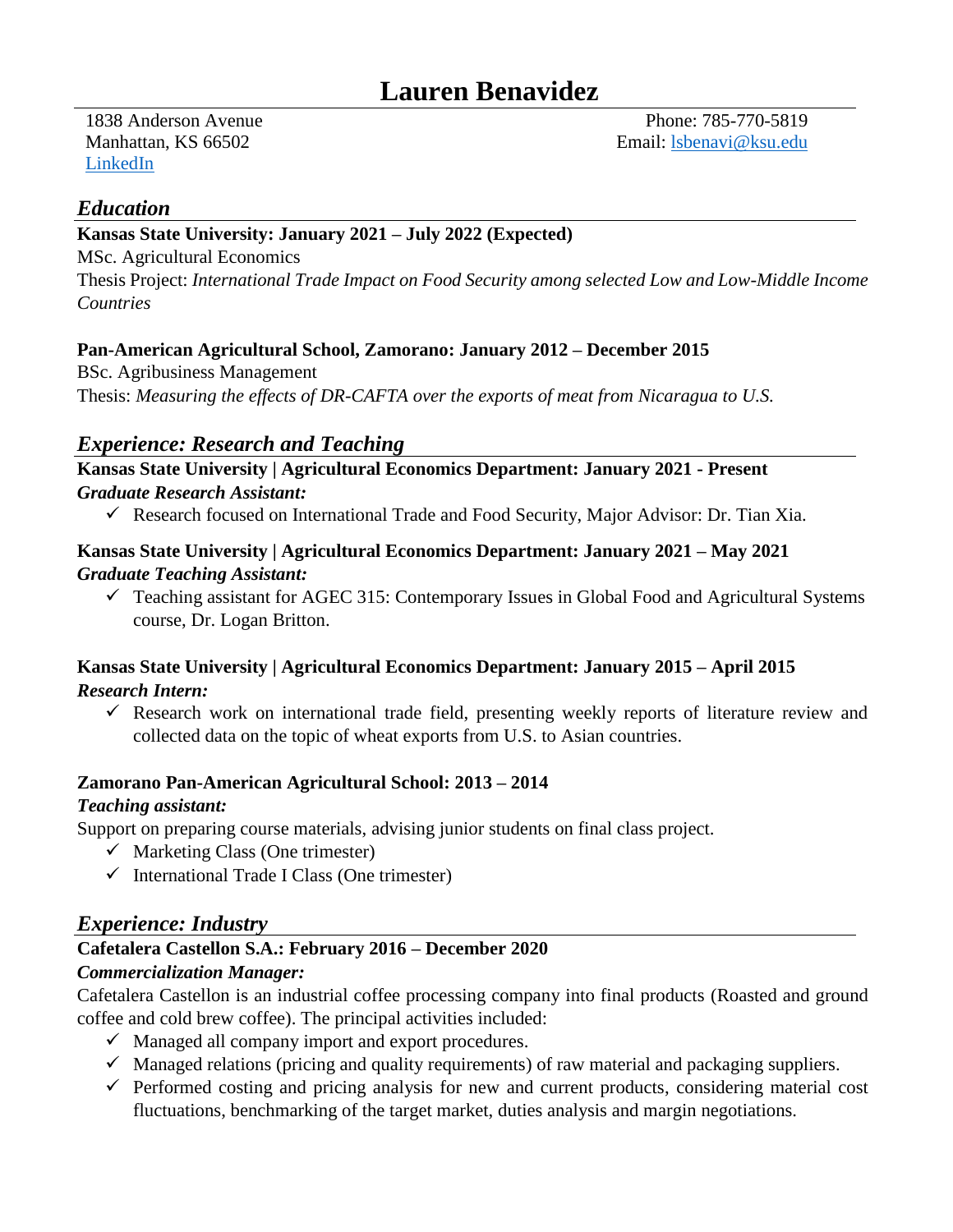- $\checkmark$  Reviewed, analyzed and monthly reported to Administrative Manager and General Manager the financial statements of all separate business lines of the company.
- $\checkmark$  Provided support on potential customer's negotiations including work on private label products biddings and request of proposals.
- $\checkmark$  Supported Certifications Manager in the maintenance of the company's quality system and annual GFSI audits from procurement point of view.

## *Honors and Awards*

**2021: 1st place** on AAEA Graduate Case Study competition, team representing Kansas State University **2021: 1st place** on IFAMA Global Case Study competition, team representing Kansas State University, Graduate Level Category

**2021-2022:** Student Fellow of the Center of Risk Management, Education and Research, Kansas State University

**2020:** Assistantship by The Agricultural Economics department, Kansas State University

**2015:** Meritorious thesis by The Agribusiness Management department, Zamorano

**2012:** Full Scholarship for undergraduate studies by Dotal Fund of Zamorano, Zamorano

### *Publications*

Calderon, M. and **Benavidez, L.** "Trade Across Borders and GDP: Are correlated variables? The Case of two selected countries in Central America", 2018 *Journal Review of Business Research*, International Academy of Business and Economics (IABE) – <http://dx.doi.org/10.18374/RBR-18-1.3>

Calderon, M. and **Benavidez, L.** "Road Selection for Trading Improvement: How to Select a Route for Product Transportation? The Case of a Coffee Producer in a Developing Country", 2017 *European Journal of Management*, International Academy of Business and Economics (IABE) – [http://www.iabe](http://www.iabe-doi.org/iabe-DOI/article.aspx?DOI=EJM-17-2.2)[doi.org/iabe-DOI/article.aspx?DOI=EJM-17-2.2](http://www.iabe-doi.org/iabe-DOI/article.aspx?DOI=EJM-17-2.2)

Calderon, M. and **Benavidez, L.** "Measuring The Effects of Free Trade Agreements Over World Trade: The Case Of Dr-Cafta And Beef Exports From Nicaragua To United States" 2016, *International Journal of Business Strategy (IJBS)*, International Academy of Business and Economics (IABE) – <http://dx.doi.org/10.18374/IJBS-16-2.2>

Calderon, M. and **Benavidez, L.** "Do the free trade agreements have a negative effect over the consumers in the exporting country? The case of DR-CAFTA, Nicaragua and beef exports to U.S." 2015, *International Journal of Business Strategy (IJBS)*, International Academy of Business and Economics (IABE) – <http://dx.doi.org/10.18374/IJBS-15-3.1>

### *Conference Presentations*

**Benavidez L.** and Xia T., "A Gravity Model of Central American Organic Coffee Trade with The U.S.". Oral Presentation at The Food Distribution Research Society Annual Meeting, Ag Summit 2021.

### *Submitted Papers*

**Benavidez L.** and Xia T., "A Gravity Model of Central American Organic Coffee Trade with The U.S.", 2021 Target paper: *Journal of Food Distribution Research*, Food Distribution Research Society.